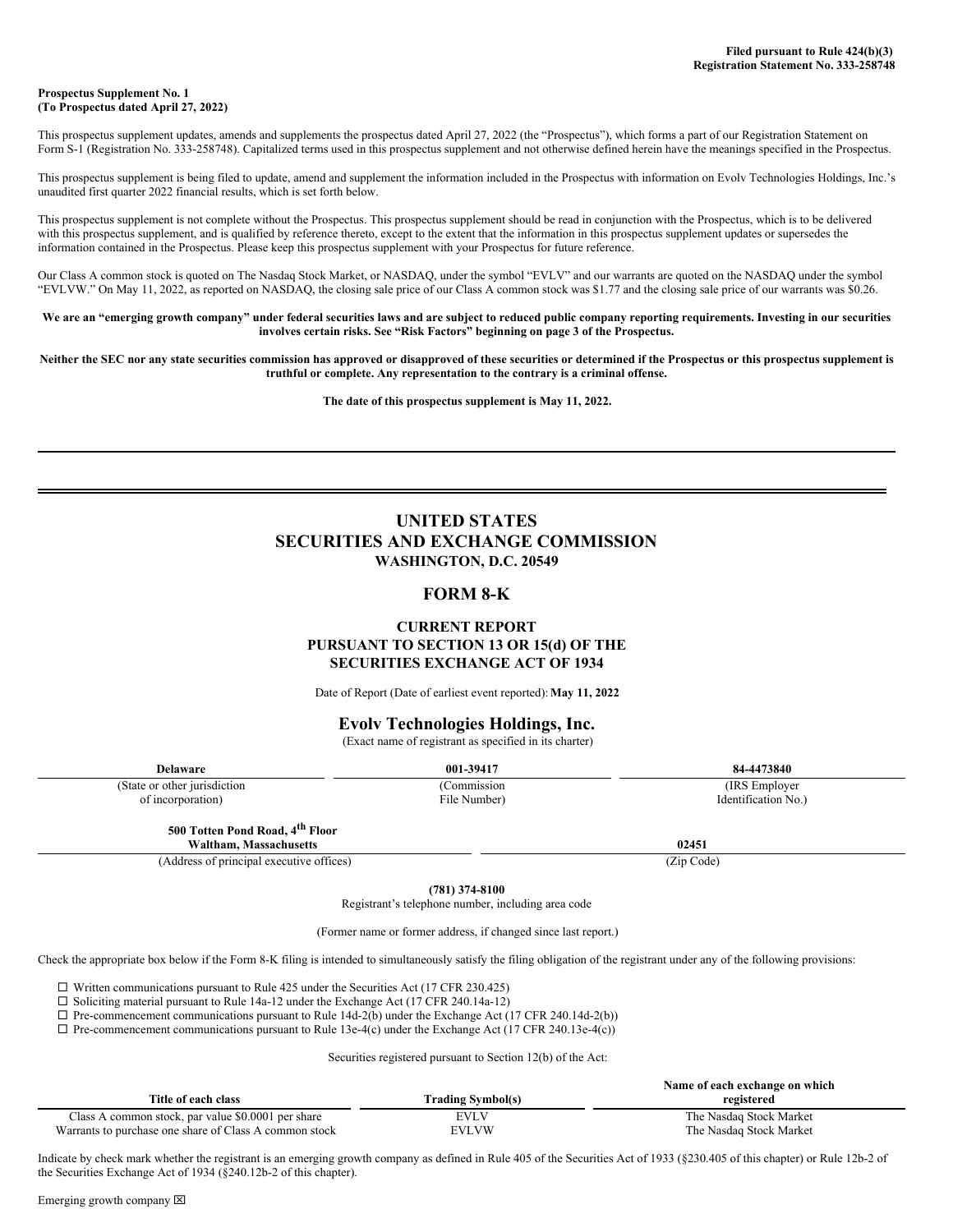If an emerging growth company, indicate by check mark if the registrant has elected not to use the extended transition period for complying with any new or revised financial accounting standards provided pursuant to Section 13(a) of the Exchange Act.  $\Box$ 

# **Item 2.02 Results of Operations and Financial Condition.**

On May 11, 2022, Evolv Technologies Holdings, Inc. (the "Company") announced financial results for the three months ended March 31, 2022. The full text of the press release issued in connection with the announcement is furnished as Exhibit 99.1 to this Current Report on Form 8-K.

The information in this Item 2.02 of this Current Report on Form 8-K (including Exhibit 99.1) shall not be deemed "filed" for purposes of Section 18 of the Securities Exchange Act of 1934, as amended (the "Exchange Act") or otherwise subject to the liabilities of that section, nor shall it be deemed incorporated by reference in any filing under the Securities Act of 1933, as amended, or the Exchange Act, except as expressly set forth by specific reference in such a filing.

#### **Item 9.01 Financial Statements and Exhibits.**

**(d) Exhibits**

| Exhibit No. | <b>Description</b>                                                          |
|-------------|-----------------------------------------------------------------------------|
| 99.1        | Press Release, dated May 11, 2022.                                          |
| 104         | Cover Page Interactive Data File (embedded within the Inline XBRL document) |

### **SIGNATURES**

Pursuant to the requirements of the Securities Exchange Act of 1934, the registrant has duly caused this report to be signed on its behalf by the undersigned hereunto duly authorized.

**Evolv Technologies Holdings, Inc.**

Date:May 11, 2022 By: /s/ Peter George Name: Peter George Title: Chief Executive Officer

<span id="page-1-0"></span>**Exhibit 99.1**



**Investor Relations:** Brian Norris Vice President of Investor Relations bnorris@evolvtechnology.com

**Evolv Technology Reports Strong First Quarter Financial Results**

**–** *Company Reaf irms Outlook for 2022* **–**

- · *Q1 Revenue of \$8.7 million, up 118% year-over-year*
- · *Q1 Ending ARR of \$16.6 million, up 207% year-over-year*
- · *Q1 Ending Evolv Express® subscriptions of 910, up 227% year-over-year*

**Waltham, Massachusetts – May 11, 2022 –** Evolv Technology (NASDAQ: EVLV), a global leader in weapons detection security screening, today announced financial results for its first quarter ended March 31, 2022 and reaffirmed its business outlook for 2022.

"We're pleased to report solid first quarter results which were highlighted by strong growth in revenues, new customers and Evolv Express subscribers," said Peter George, President and Chief Executive Officer of Evolv Technology. "Our results continue to reflect our expanding leadership position in North America as more facility operators adopt our solutions to digitally transform their security operations. Looking ahead, we believe we remain well positioned to execute on our strategic growth plans."

### **Results for the First Quarter of 2022**

Total revenue for the first quarter of 2022 was \$8.7 million, an increase of 118% compared to \$4.0 million for the first quarter of 2021. Total Contract Value ("TCV") of orders booked for the first quarter of 2022 was \$19.2 million, an increase of 128% compared to \$8.4 million in the first quarter of 2021. Annual Recurring Revenue ("ARR")<sup>2</sup> was \$16.6 million at the end of first quarter of 2022, an increase of 207% compared to \$5.4 million in the first quarter of 2021. Net loss for the first quarter of 2022 was (\$14.6) million, or (\$0.10) per basic and diluted share, compared to net loss of (\$13.8) million, or (\$1.32) per basic and diluted share, for the first quarter of 2021. Adjusted earnings (loss)<sup>3</sup> for the first quarter of 2022 was (\$19.1) million, or (\$0.13) per basic and diluted share, compared to (\$10.5) million, or (\$1.01) per basic and diluted share, for the first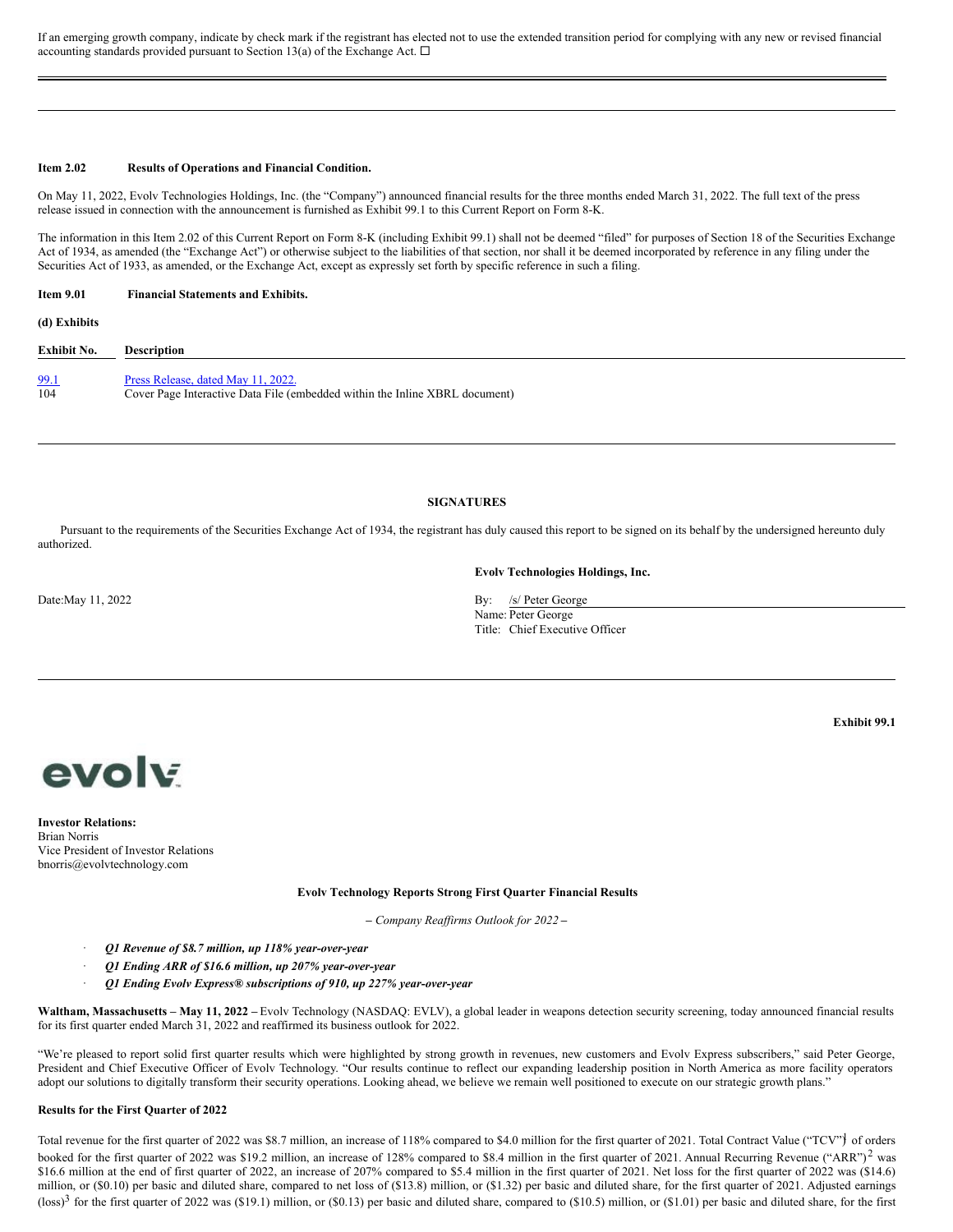quarter of 2021. Adjusted EBITDA<sup>3</sup> for the first quarter of 2022 was (\$18.2) million, compared to (\$7.6) million for the first quarter of 2021.As of March 31, 2022, the Company had cash and cash equivalents of \$270.9 million compared to \$307.5 million as of December 31, 2021.

### **Company Reaffirms Outlook for 2022**

The Company today commented on its business outlook for 2022. The Company's outlook is based on the current indications for its business, which may change at any time.

|                                                      | <b>2022 Business Outlook</b> |                            |  |  |
|------------------------------------------------------|------------------------------|----------------------------|--|--|
| <i>Estimate (In millions)</i>                        | Issued March 14, 2022        | <b>Issued May 11, 2022</b> |  |  |
| <b>Total Revenue</b>                                 | $$29-$31$                    | No change                  |  |  |
| Annual Recurring Revenue <sup>2</sup> (ARR) at 12/31 | $$27-$28$                    | No change                  |  |  |
| Adjusted EBITD $A3$                                  | $(S65 - S67)$                | No change                  |  |  |
| Cash and Cash Equivalents                            | \$220-\$230                  | No change                  |  |  |

#### **Company to Host Live Conference Call and Webcast**

The Company's management team plans to host a live conference call and webcast at 4:30 p.m. Eastern Time today to discuss the financial results as well as management's outlook for the business and other matters. The conference call may be accessed in the United States by dialing +1.877.692.8955 and using access code 774298. The conference call may be accessed outside of the United States by dialing +1.234.720.6979 and using the same access code. The conference call will be simultaneously webcast on the Company's investor relations website, which can be accessed at http://ir.evolvtechnology.com. A replay of the conference call will be available for a period of 30 days by dialing +1.866.207.1041 or +1.402.970.0847 and using access code 5434851 or by accessing the webcast replay on the Company's investor relations website at http://ir.evolvtechnology.com.

### **About Evolv Technology**

Evolv Technology (NASDAQ: EVLV) is a global leader in weapons detection security screening. Our mission is Evolv Technology (NASDAQ: EVLV) is a leader in weapons detection for security screening, securing the world's most iconic venues and companies. Its mission is enabling a better experience and better security for venues, creating a safer world to work, learn, and play by transforming physical security to make everywhere safer. It gives sports fans, theme park visitors, concertgoers, shoppers, employees, students, and others peace of mind so that they can gather without fear of violence. Its security screening has scanned more than 250 million people, second only to the Department of Homeland Security's Transportation Security Administration (TSA) in the United States, and its technology combines powerful, advanced sensors with proven artificial intelligence (AI), security ecosystem integrations, and comprehensive venue analytics to reliably detect threats 10 times faster than traditional metal detectors. Evolv Technology, Evolv Express®, Evolv Insights™, and Evolv Cortex AI™ are registered trademarks or trademarks of Evolv Technologies, Inc. in the United States and other jurisdictions. For more information, visit https://evolvtechnology.com.

<sup>1</sup> We define Total Contract Value, or TCV, of orders booked as the total value of the contract over the specified term. Our calculation of TCV is not adjusted for the impact of any known or projected future events (such as customer cancellations, upgrades or downgrades, or price increases or decreases). TCV should be viewed independently of, and not as a substitute for or forecast of, revenue and deferred revenue. Our calculation of TCV may differ from similarly titled metrics presented by other companies.

<sup>2</sup> We define Annual Recurring Revenue, or ARR, as subscription revenue and the recurring service revenue related to purchase subscriptions for the final month of the quarter normalized to a one-year period. Our calculation of ARR is not adjusted for the impact of any known or projected future events (such as customer cancellations, upgrades or downgrades, or price increases or decreases) that may cause any such contract not to be renewed on its existing terms. In addition, the amount of actual revenue that we recognize over any 12-month period is likely to differ from ARR at the beginning of that period, sometimes significantly. This may occur due to new bookings, cancellations, upgrades, downgrades or other changes in pending renewals, as well as the effects of professional services revenue and acquisitions or divestitures. As a result, ARR should be viewed independently of, and not as a substitute for or forecast of, revenue and deferred revenue. Our calculation of ARR may differ from similarly titled metrics presented by other companies.

<sup>3</sup> Non-GAAP Financial Measures In this press release, the Company's adjusted gross profit, adjusted gross margin,adjusted EBITDA and adjusted earnings (loss) are not presented in accordance with generally accepted accounting principles (GAAP) and are not intended to be used in lieu of GAAP presentations of results of operations.Adjusted gross profit and adjusted gross margin exclude one-time items which management believes provides a more meaningful representation of contribution margin. Adjusted EBITDA is defined as net income (loss) plus depreciation and amortization, share-based compensation, and certain other one-time expenses. Adjusted earnings (loss) is defined as net income (loss) plus stock-based compensation, change in fair value of derivative liability, change in fair value of contingent earn-out liability, change in fair value of contingently issuable common stock liability, change in fair value of public warrant liability, change in fair value of common stock warrant liability, restructuring expenses, loss on impairment of lease equipment, and certain other one-time expenses. Management presents non-GAAP financial measures because it considers them to be important supplemental measures of performance. Management uses non-GAAP financial measures for planning purposes, including analysis of the Company's performance against prior periods, the preparation of operating budgets and to determine appropriate levels of operating and capital investments. Management also believes non-GAAP financial measures provide additional insight for analysts and investors in evaluating the Company's financial and operational performance. However, non-GAAP financial measures have limitations as an analytical tool and are not intended to be an alternative to financial measures prepared in accordance with GAAP. We intend to provide non-GAAP financial measures as part of our future earnings discussions and, therefore, the inclusion of non-GAAP financial measures will provide consistency in our financial reporting. Investors are encouraged to review the reconciliation of these non-GAAP measures to their most directly comparable GAAP financial measures. A reconciliation of our non-GAAP financial measures to their most directly comparable GAAP measures has been provided in this press release.

### **Forward-Looking Statements**

Certain statements in this press release may constitute "forward-looking" statements and information, within the meaning of Section 27A of the Securities Act of 1933, Section 21E of the Securities Exchange Act of 1934, and the safe harbor provisions of the U.S. Private Securities Litigation Reform Act of 1995 that relate to our current expectations and views of future events including but not limited to statements regarding our ability to meet our business outlook for revenue and profitability. Forward-looking statements involve the Company's current expectations and projections relating to its financial condition, competitive position, future financial results, plans, objectives, and business. All statements other than statements of historical facts contained in this press release are forward-looking statements. In some cases, these forward-looking statements can be identified by words or phrases such as "may," "will," "expect," "should," "could," "anticipate," "aim," "estimate," "intend," "plan," "believe," "potential," "continue," "is/are likely to" or the negative of these terms or other similar expressions. These forward-looking statements are subject to risks, uncertainties and assumptions, some of which are beyond our control. In addition, these forward-looking statements reflect the Company's current views with respect to future events and the Company's performance and are not a guarantee of future performance. Actual outcomes may differ materially from the information contained in the forward-looking statements as a result of a number of factors, including, without limitation expectations regarding the Company's strategies and future financial performance, including its future business plans or objectives, prospective performance and opportunities and competitors, revenues, products and services, pricing, operating expenses, market trends, liquidity, cash flows and uses of cash, capital expenditures; the Company's history of losses and lack of profitability; the Company's reliance on third party contract manufacturing; the rate of innovation required to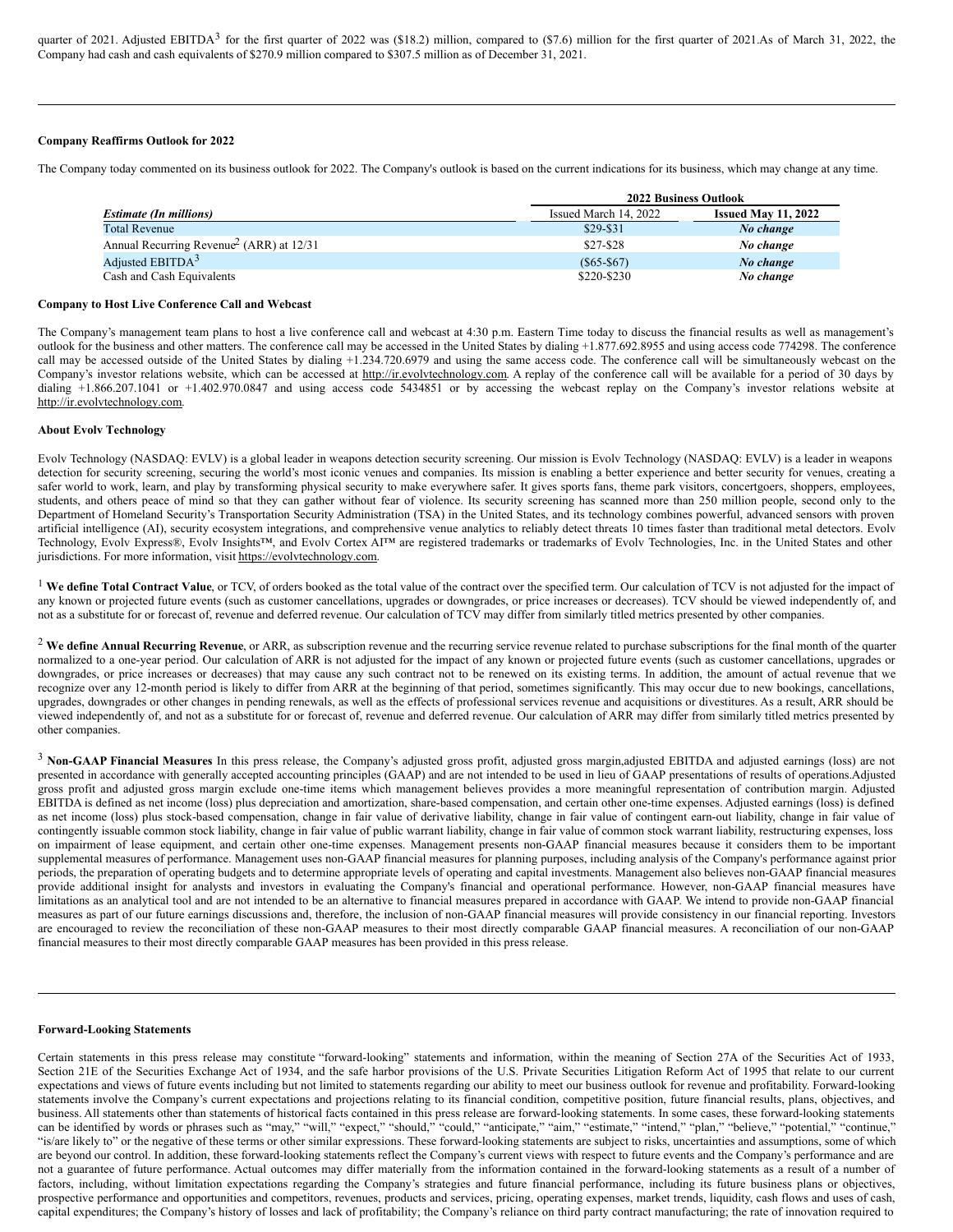maintain competitiveness in the markets in which the Company competes; the competitiveness of the market in which the Company competes; the ability for the Company to obtain, maintain, protect and enforce the Company's intellectual property rights; the concentration of the Company's revenues on a single solution; the Company's ability to timely design, produce and launch its solutions, the Company's ability to invest in growth initiatives and pursue acquisition opportunities; the limited liquidity and trading of the Company's securities; geopolitical risk and changes in applicable laws or regulations; the possibility that the Company may be adversely affected by other economic, business, and/or competitive factors; operational risk; risk that the COVID-19 pandemic, including variants, vaccine roll-out efforts, and local, state, and federal responses to addressing the pandemic may have an adverse effect on the Company's business operations, as well as the Company's financial condition and results of operations; litigation and regulatory enforcement risks, including the diversion of management time and attention and the additional costs and demands on resources; and the risk factors set forth under the caption "Risk Factors" in our Annual Report on Form 10-K for the year ended December 31, 2021 filed with the Securities and Exchange Commission on March 28, 2022.

These statements reflect management's current expectations regarding future events and operating performance and speak only as of the date of this press release. You should not put undue reliance on any forward-looking statements. Although we believe that the expectations reflected in the forward-looking statements are reasonable, we cannot guarantee that future results, levels of activity, performance and events and circumstances reflected in the forward-looking statements will be achieved or will occur. Except as required by law, we undertake no obligation to update or revise publicly any forward-looking statements, whether as a result of new information, future events or otherwise, after the date on which the statements are made or to reflect the occurrence of unanticipated events.

#### **EVOLV TECHNOLOGY CONSOLIDATED STATEMENTS OF OPERATIONS AND COMPREHENSIVE LOSS (In thousands, except share and per share data) (Unaudited)**

|                                                                      |              | <b>Three Months Ended</b><br>March 31, |
|----------------------------------------------------------------------|--------------|----------------------------------------|
|                                                                      | 2022         | 2021                                   |
| <b>Revenue:</b>                                                      |              |                                        |
| Product revenue                                                      | \$<br>5,194  | S<br>2,502                             |
| Subscription revenue                                                 | 3,020        | 1,300                                  |
| Service revenue                                                      | 501          | 197                                    |
| Total revenue                                                        | 8.715        | 3.999                                  |
| <b>Cost of revenue:</b>                                              |              |                                        |
| Cost of product revenue                                              | 5,576        | 2,229                                  |
| Cost of subscription revenue                                         | 1,065        | 595                                    |
| Cost of service revenue                                              | 448          | 127                                    |
| Total cost of revenue                                                | 7,089        | 2,951                                  |
| Gross profit                                                         | 1,626        | 1,048                                  |
|                                                                      |              |                                        |
| <b>Operating expenses:</b>                                           |              |                                        |
| Research and development                                             | 4,286        | 3,612                                  |
| Sales and marketing                                                  | 12,053       | 3,684                                  |
| General and administrative                                           | 11,093       | 2,899                                  |
| Loss from impairment of property and equipment                       | 96           |                                        |
| Total operating expenses                                             | 27,528       | 10,195                                 |
| <b>Loss from operations</b>                                          | (25,902)     | (9,147)                                |
| Interest expense                                                     | (142)        | (2, 447)                               |
| Interest income                                                      | 209          |                                        |
| Change in fair value of derivative liability                         |              | (1, 425)                               |
| Change in fair value of contingent earn-out liability                | 4,226        |                                        |
| Change in fair value of contingently issuable common stock liability | 1,472        |                                        |
| Change in fair value of public warrant liability                     | 5,586        |                                        |
| Change in fair value of common stock warrant liability               |              | (736)                                  |
| Total other income (expense)                                         | 11,351<br>\$ | $\mathbb{S}$<br>(4,608)                |
| Net loss and comprehensive loss - basic and diluted                  | (14, 551)    | (13, 755)<br>\$                        |
| Net loss per share – basic and diluted                               | (0.10)       | \$<br>(1.32)                           |
| Weighted average common shares outstanding – basic and diluted       | 142,878,406  | 10,443,323                             |
|                                                                      |              |                                        |

### **EVOLV TECHNOLOGY CONDENSED CONSOLIDATED BALANCE SHEETS (In thousands, except share and per share data) (Unaudited)**

|                                     | March 31,<br>2022 |         | December 31,<br>2021 |         |
|-------------------------------------|-------------------|---------|----------------------|---------|
| <b>Assets</b>                       |                   |         |                      |         |
| Current assets:                     |                   |         |                      |         |
| Cash and cash equivalents           |                   | 270,872 | S                    | 307,492 |
| Restricted cash                     |                   | 400     |                      | 400     |
| Accounts receivable, net            |                   | 8,589   |                      | 6,477   |
| Inventory                           |                   | 7,181   |                      | 5,140   |
| Current portion of contract assets  |                   | 1,448   |                      | 1,459   |
| Current portion of commission asset |                   | 1,477   |                      | 1,645   |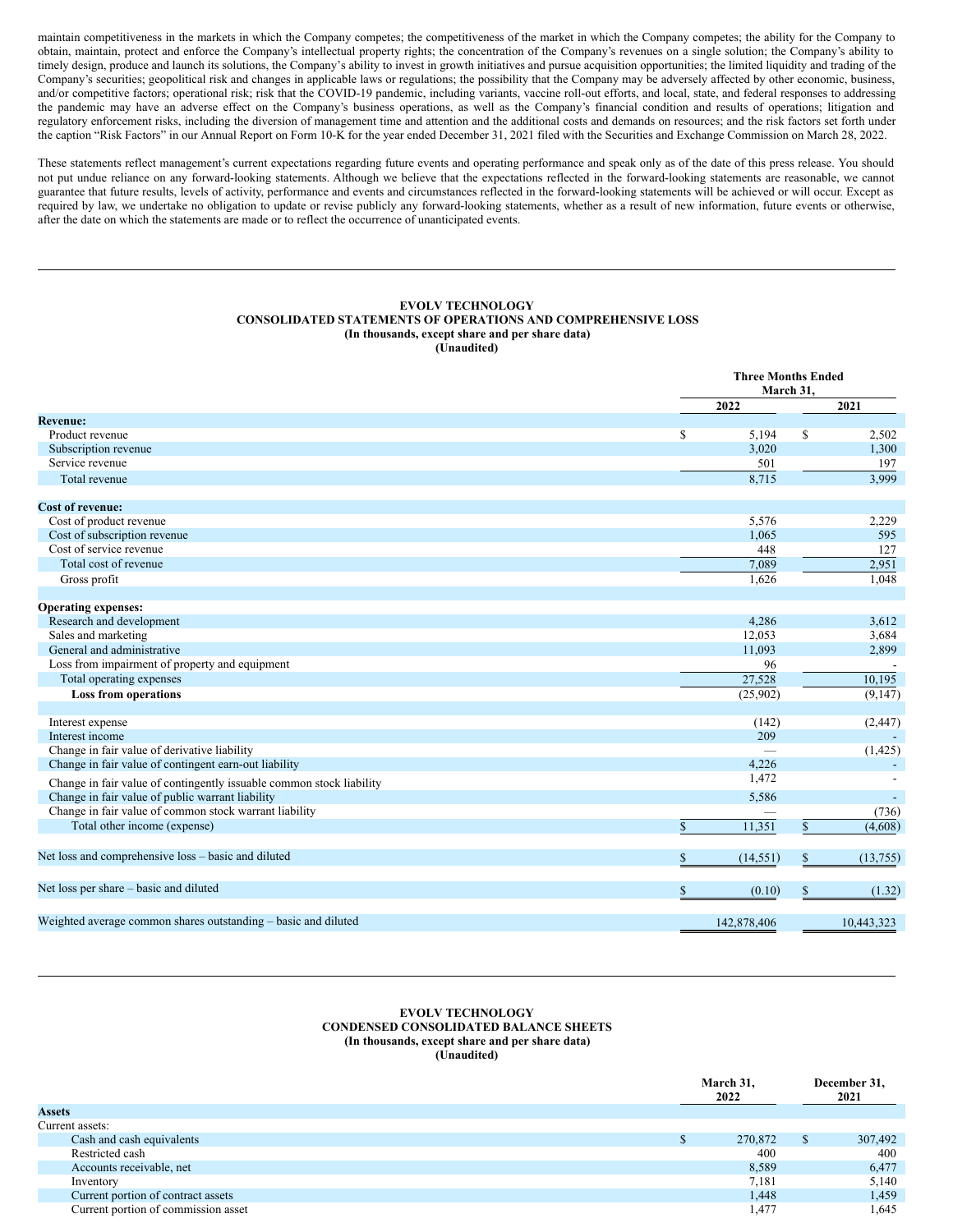| Prepaid expenses and other current assets      |              | 17.252  |              | 11.047  |
|------------------------------------------------|--------------|---------|--------------|---------|
| Total current assets                           |              | 307,219 |              | 333,660 |
| Restricted cash, noncurrent                    |              | 275     |              | 275     |
| Contract assets, noncurrent                    |              | 3,321   |              | 3,418   |
| Commission asset, noncurrent                   |              | 4,239   |              | 3,719   |
| Property and equipment, net                    |              | 25,282  |              | 21,592  |
| Operating lease right-of-use assets            |              | 2,287   |              |         |
| Other assets                                   |              | 1,275   |              | 401     |
| <b>Total assets</b>                            | \$           | 343,898 | \$           | 363,065 |
|                                                |              |         |              |         |
| <b>Liabilities and Stockholders' Equity</b>    |              |         |              |         |
| Current liabilities:                           |              |         |              |         |
| Accounts payable                               | $\mathbb{S}$ | 4.645   | $\mathbb{S}$ | 6.363   |
| Accrued expenses and other current liabilities |              | 7,118   |              | 9,183   |
| Current portion of deferred revenue            |              | 7,433   |              | 6,690   |
| Current portion of deferred rent               |              |         |              | 135     |
| Current portion of long-term debt              |              | 3,000   |              | 2,000   |
| Current portion of operating lease liabilities |              | 1,089   |              |         |
| Total current liabilities                      |              | 23,285  |              | 24,371  |
| Deferred revenue, noncurrent                   |              | 4,517   |              | 2,475   |
| Deferred rent, noncurrent                      |              |         |              | 333     |
| Long-term debt, noncurrent                     |              | 6,950   |              | 7,945   |
| Operating lease liabilities, noncurrent        |              | 1,634   |              |         |
| Contingent earn-out liability                  |              | 18,128  |              | 20,809  |
| Contingently issuable common stock liability   |              | 3,792   |              | 5,264   |
| Public warrant liability                       |              | 5,444   |              | 11,030  |
| <b>Total liabilities</b>                       |              | 63,750  |              | 72,227  |
|                                                |              |         |              |         |
| Stockholders' Equity:                          |              |         |              |         |
| Preferred stock                                |              |         |              |         |
| Common stock                                   |              | 14      |              | 14      |

| Additional paid-in capital                 |           |            |
|--------------------------------------------|-----------|------------|
|                                            | 399.424   | 395.563    |
| Accumulated deficit                        | (119.290) | (104, 739) |
| Total stockholders' equity                 | 280.148   | 290,838    |
| Total liabilities and stockholders' equity | 343.898   | 363,065    |

# **EVOLV TECHNOLOGY CONSOLIDATED STATEMENTS OF CASH FLOWS (In thousands) (Unaudited)**

|                                                                                   | <b>Three Months Ended</b><br>March 31, |   |                               |
|-----------------------------------------------------------------------------------|----------------------------------------|---|-------------------------------|
|                                                                                   | 2022                                   |   | 2021                          |
| Cash flows from operating activities:                                             |                                        |   |                               |
| Net loss                                                                          | \$<br>(14, 551)                        | S | (13,755)                      |
| Adjustments to reconcile net income to net cash provided by operating activities: |                                        |   |                               |
| Depreciation and amortization                                                     | 948                                    |   | 452                           |
| Write off of inventory                                                            | 324                                    |   |                               |
| Adjustment to property and equipment for sales type leases                        | (321)                                  |   |                               |
| Loss from impairment of property and equipment                                    | 96                                     |   |                               |
| Stock-based compensation                                                          | 5,190                                  |   | 1.082                         |
| Noncash interest expense                                                          | 5                                      |   | 2,344                         |
| Noncash lease expense                                                             | 197                                    |   |                               |
| Provision recorded for allowance for doubtful accounts                            |                                        |   | (63)                          |
| Change in fair value of derivative liability                                      | -                                      |   | 1,425                         |
| Change in fair value of common stock warrant liability                            |                                        |   | 736                           |
| Change in fair value of earn-out liability                                        | (4,226)                                |   |                               |
| Change in fair value of contingently issuable common stock                        | (1, 472)                               |   |                               |
| Change in fair value of public warrant liability                                  | (5,586)                                |   | $\overbrace{\phantom{12332}}$ |
| Changes in operating assets and liabilities                                       |                                        |   |                               |
| Accounts receivable                                                               | (2,112)                                |   | (874)                         |
| Inventory                                                                         | (6,985)                                |   | (433)                         |
| Commission assets                                                                 | (351)                                  |   | (391)                         |
| Contract assets                                                                   | 108                                    |   | (119)                         |
| Prepaid expenses and other current assets                                         | (5,280)                                |   | (4,104)                       |
| Accounts payable                                                                  | (1, 867)                               |   | 1,194                         |
| Deferred revenue                                                                  | 2,778                                  |   | (621)                         |
| Deferred rent                                                                     | (468)                                  |   | (11)                          |
| Accrued expenses and other current liabilities                                    | (2,065)                                |   | 1,100                         |
| Operating lease liabilities                                                       | (229)                                  |   |                               |
| Net cash used in operating activities                                             | (35, 867)                              |   | (12,038)                      |
| Cash flows from investing activities:                                             |                                        |   |                               |
| Development of internal-use software                                              | (646)                                  |   |                               |
| Purchases of property and equipment                                               | (323)                                  |   | (2,522)                       |
| Net cash used in investing activities                                             | (969)                                  |   | (2,522)                       |
|                                                                                   |                                        |   |                               |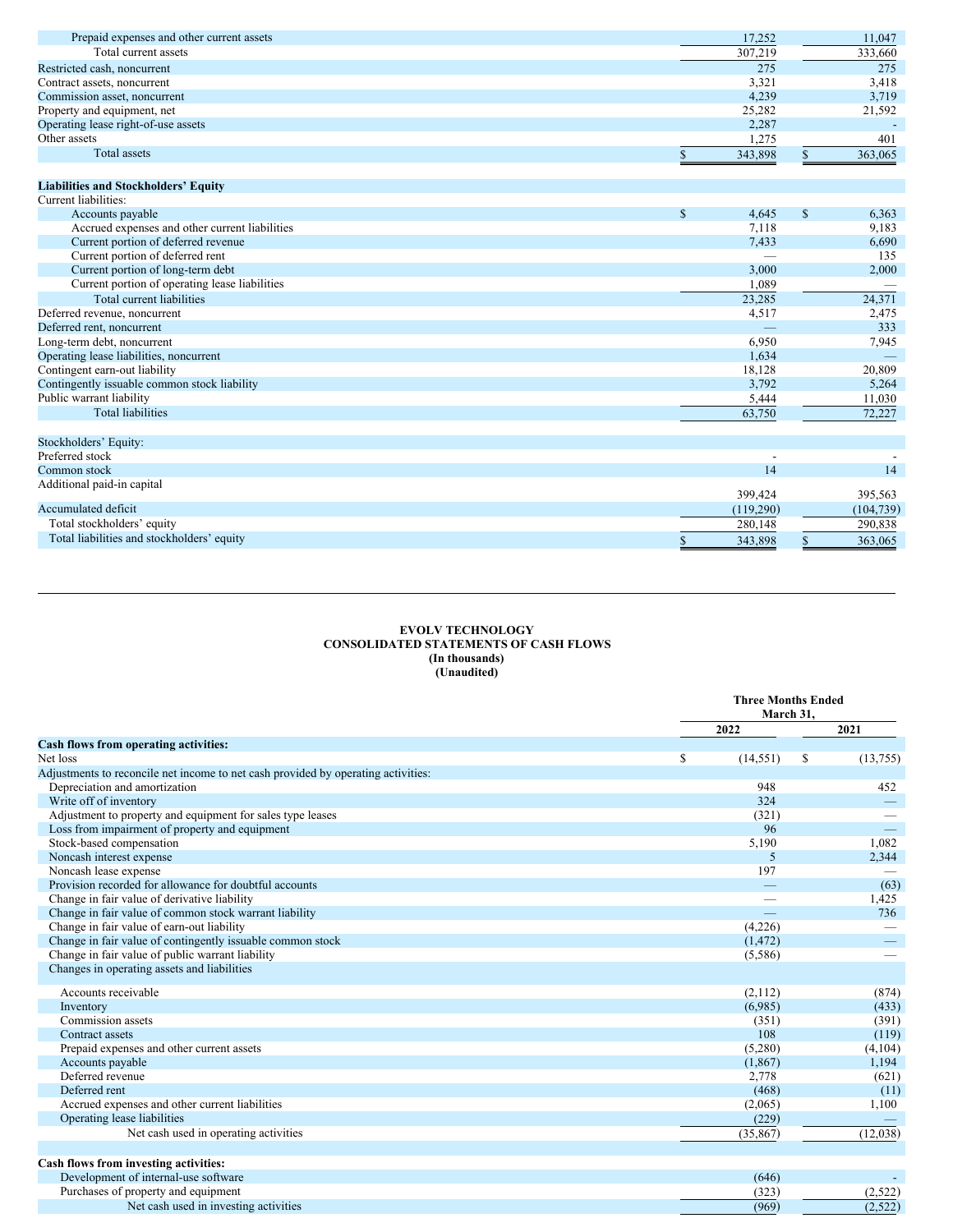| <b>Cash flows from financing activities:</b>                          |          |        |
|-----------------------------------------------------------------------|----------|--------|
| Proceeds from exercise of stock options                               | 216      | 455    |
| Repayment of financing obligations                                    |          | (359)  |
| Proceeds from long-term debt, net of issuance costs                   |          | 31,882 |
| Net cash provided by financing activities                             | 216      | 31,978 |
|                                                                       |          |        |
| Net increase (decrease) in Cash, cash equivalents and restricted cash | (36,620) | 17,418 |
|                                                                       |          |        |
| Cash, cash equivalents and restricted cash, beginning of period       | 308,167  | 4,704  |
| Cash, cash equivalents and restricted cash, end of period             | 271,547  | 22.122 |
|                                                                       |          |        |

## **EVOLV TECHNOLOGY RECONCILIATION OF FORECASTED 2022 NET LOSS TO ADJUSTED EBITDA (In thousands) (Unaudited)**

|                                                                | <b>Twelve Months Ended</b><br><b>December 31, 2022</b> |  |          |  |
|----------------------------------------------------------------|--------------------------------------------------------|--|----------|--|
|                                                                | High                                                   |  | Low      |  |
| Net income (loss)                                              | (83,000)                                               |  | (85,000) |  |
| Adjustments to reconcile net income (loss) to Adjusted EBITDA: |                                                        |  |          |  |
| Depreciation and amortization                                  | 6.000                                                  |  | 6.000    |  |
| Stock-based compensation                                       | 11.000                                                 |  | 11.000   |  |
| Other expense                                                  | 1,000                                                  |  | 1,000    |  |
| <b>Adjusted EBITDA</b>                                         | (65,000)                                               |  | (67,000) |  |

# **EVOLV TECHNOLOGY SUMMARY OF KEY OPERATING STATISTICS (Unaudited)**

| (S in thousands)                      | December 31.<br>2020 | March 31.<br>2021 | <b>June 30.</b><br>2021 | September 30,<br>2021 | December 31.<br>2021 | March 31,<br>2022 |
|---------------------------------------|----------------------|-------------------|-------------------------|-----------------------|----------------------|-------------------|
| New customers                         |                      |                   | 21                      | 23                    | 27                   | 44                |
| Total contract value of orders booked | 5.956                | 8.424             | 10,476                  | 16.995                | 7.916                | 19.167            |
| Annual recurring revenue              | 4.034                | 5,424             | 7.423                   | 9.932                 | 12.907               | 16,641            |
| Remaining performance obligation      | 13.381               | 17.658            | 24,930                  | 34.152                | 40.160               | 50.537            |
| Contract value for units in backlog   | n/a                  | n/a               | n/a                     | n/a                   | 11.270               | 13.213            |
| Net additions                         | 32                   | 64                | 113                     | 176                   | 136                  | 207               |
| Ending deployed units                 | 214                  | 278               | 391                     | 567                   | 703                  | 910               |

# **EVOLV TECHNOLOGY RECONCILIATION OF GAAP TO ADJSUTED GROSS PROFIT AND GAAP OPERATING INCOME TO ADJUSTED OPERATING INCOME (In thousands) (Unaudited)**

|                              |      | <b>Three Months Ended</b><br>March 31, |     |       |
|------------------------------|------|----------------------------------------|-----|-------|
|                              | 2022 |                                        |     | 2021  |
| Revenue                      |      | 8,715                                  | ۰D. | 3,999 |
| Cost of revenue              |      | 7,089                                  |     | 2,951 |
| Gross Profit                 |      | 1,626                                  |     | 1,048 |
| Stock-based compensation     |      | 60                                     |     |       |
| <b>Adjusted Gross Profit</b> |      | 1,686                                  |     | 1,053 |
|                              |      |                                        |     |       |
| Gross Margin %               |      | 18.7%                                  |     | 26.2% |
| Adjusted Gross Margin %      |      | 19.3%                                  |     | 26.3% |

|                                       | <b>Three Months Ended</b><br>March 31, |  |         |
|---------------------------------------|----------------------------------------|--|---------|
|                                       | 2022                                   |  | 2021    |
| Operating income (loss) GAAP          | (25,902)                               |  | (9,147) |
| Stock-based compensation              | 5,190                                  |  | 1,082   |
| Restructuring expenses                | 324                                    |  |         |
| Loss on impairment of lease equipment | 96                                     |  |         |
| Other one-time expenses               | 1,107                                  |  |         |
| Adjusted Operating Income (loss)      | (19, 185)                              |  | (8,065) |